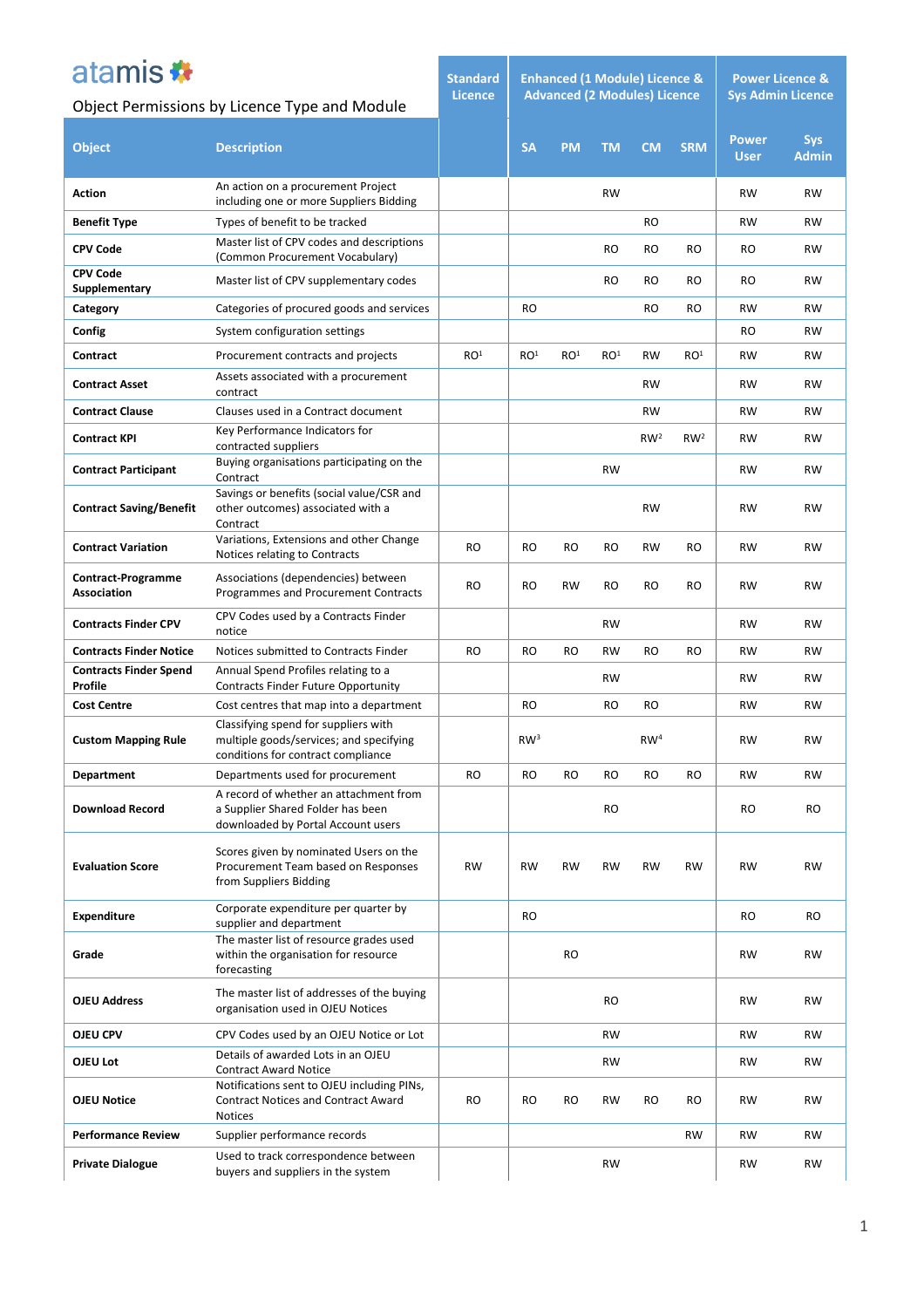| <b>Private Dialogue</b><br>Message                       | Used to track individual messages within a<br>particular dialogue                                                    |                 |                 |                 | <b>RW</b>       |                 |                 | RW        | <b>RW</b> |
|----------------------------------------------------------|----------------------------------------------------------------------------------------------------------------------|-----------------|-----------------|-----------------|-----------------|-----------------|-----------------|-----------|-----------|
| <b>Procurement Procedure</b>                             | <b>Procurement Procedures</b>                                                                                        |                 |                 |                 | RO.             |                 |                 | <b>RW</b> | <b>RW</b> |
| <b>Procurement Team</b><br><b>Member</b>                 | A User added to a Procurement or<br><b>Contract Team</b>                                                             |                 |                 |                 | <b>RW</b>       | <b>RW</b>       |                 | RW        | RW        |
| Programme                                                | Strategic programmes, projects or<br>initiatives                                                                     | RO <sup>1</sup> | RO <sup>1</sup> | <b>RW</b>       | RO <sup>1</sup> | RO <sup>1</sup> | RO <sup>1</sup> | RW        | RW        |
| <b>Programme Budget</b>                                  | The budget for each year of a Programme                                                                              |                 |                 | RW              |                 |                 |                 | RW        | <b>RW</b> |
| <b>Programme Budget</b><br><b>Expenditure</b>            | Expenditure linked to a Programme<br>Budget                                                                          |                 |                 | <b>RO</b>       |                 |                 |                 | RW        | <b>RW</b> |
| Programme<br>Saving/Benefit                              | Savings or benefits (outcomes) associated<br>with a Programme (strategic initiative)                                 |                 |                 | <b>RW</b>       |                 |                 |                 | <b>RW</b> | <b>RW</b> |
| <b>Project Stage</b>                                     | The stages of a Programme or pre-<br>procurement Project against which<br>resources will be allocated                |                 |                 | <b>RW</b>       |                 |                 |                 | <b>RW</b> | <b>RW</b> |
| Requirement                                              | Requirements relating to a procurement<br>Project to which Suppliers should respond                                  |                 |                 |                 | <b>RW</b>       |                 |                 | RW        | RW        |
| <b>Requirement Option</b>                                | Options for Requirements of type Picklist                                                                            |                 |                 |                 | <b>RW</b>       |                 |                 | RW        | <b>RW</b> |
| <b>Requirement Section</b>                               | Sections containing the overall<br>Requirements of a procurement Project                                             |                 |                 |                 | <b>RW</b>       |                 |                 | RW        | RW        |
| <b>Resource Capacity</b>                                 | The resources available from a<br>Department at each Grade per month                                                 |                 |                 | <b>RO</b>       |                 |                 |                 | <b>RW</b> | <b>RW</b> |
| <b>Resource Level</b>                                    | The Resource Levels calculated for each<br>month by the system for each Resource<br>Requirement                      |                 |                 | <b>RO</b>       |                 |                 |                 | RW        | <b>RW</b> |
| <b>Resource Requirement</b>                              | The resources required at a particular<br>Grade to complete a Project Stage                                          |                 |                 | <b>RW</b>       |                 |                 |                 | <b>RW</b> | <b>RW</b> |
| Response                                                 | Responses from Supplier Biding to a<br>procurement exercise                                                          | <b>RO</b>       | <b>RO</b>       | <b>RO</b>       | RO              | <b>RO</b>       | RO              | RW        | RW        |
| <b>Response Option</b>                                   | Options for Responses of type Picklist                                                                               |                 |                 |                 | RO              |                 |                 | RW        | <b>RW</b> |
| <b>Response Section</b>                                  | Sections relating to a Supplier's response<br>to Requirements                                                        |                 |                 |                 | RO              |                 |                 | RW        | <b>RW</b> |
| Risk/Issue                                               | Risks and issues associated with<br>programmes, projects, contracts or<br>suppliers                                  |                 |                 | <b>RW</b>       |                 | RW              | RW              | <b>RW</b> | <b>RW</b> |
| <b>Scheduled Batch Job</b>                               | Captures the state of the scheduled batch<br>jobs still pending                                                      |                 |                 |                 |                 |                 |                 | <b>RO</b> | <b>RO</b> |
| <b>Section Evaluation</b>                                | A Response Section as scored by a User<br>on the Procurement Team during<br>evaluation                               | <b>RO</b>       | <b>RO</b>       | <b>RO</b>       | <b>RW</b>       | <b>RO</b>       | <b>RO</b>       | <b>RW</b> | <b>RW</b> |
| <b>Section Evaluation</b><br><b>Selected Requirement</b> | The selected Requirements that an<br>Evaluator is to score within a section                                          | <b>RO</b>       | RO              | <b>RO</b>       | <b>RW</b>       | <b>RO</b>       | <b>RO</b>       | <b>RW</b> | <b>RW</b> |
| <b>Shared Documents</b><br>Folder                        | Folders containing document attachments<br>to be shared with Suppliers Bidding                                       |                 |                 |                 | <b>RW</b>       |                 |                 | RW        | RW        |
| <b>Spend Upload</b>                                      | Contains start and end datetime and<br>comments on spend upload activity.                                            |                 |                 |                 |                 |                 |                 | <b>RO</b> | <b>RO</b> |
| Stage                                                    | The master list of stages used on<br>Programmes or pre-procurement Projects<br>for planning and resource forecasting |                 |                 | <b>RO</b>       |                 |                 |                 | <b>RW</b> | RW        |
| <b>Supplier</b>                                          | Suppliers of goods and services                                                                                      | RO <sup>1</sup> | RW <sup>1</sup> | RO <sup>1</sup> | RO <sup>1</sup> | RO <sup>1</sup> | <b>RW</b>       | <b>RW</b> | RW        |
| <b>Supplier Bidding</b>                                  | Suppliers registered to bid on or respond<br>to a Project                                                            |                 |                 |                 | <b>RW</b>       |                 |                 | RW        | RW        |
| <b>Supplier CPV Code</b>                                 | CPV Codes that describe the goods or<br>services provided by a supplier                                              |                 |                 |                 |                 |                 | <b>RW</b>       | <b>RW</b> | RW        |
| Supplier Included in<br><b>Action</b>                    | Suppliers Bidding that are included in an<br>Action on a procurement Project, e.g. an<br>email                       |                 |                 |                 | RO              |                 |                 | RO        | RO        |
| <b>Supplier Innovation</b>                               | Innovative ideas and contributions<br>generated by a Supplier                                                        |                 |                 |                 |                 |                 | <b>RW</b>       | RW        | RW        |
| <b>Supplier Section</b><br><b>Evaluation</b>             | Object containing a list of Suppliers<br>Bidding against each Section Evaluation<br>for a Requirements Section       | <b>RO</b>       | RO              | <b>RO</b>       | RO              | <b>RO</b>       | <b>RO</b>       | RW        | RW        |
| <b>System Mapping Rule</b>                               | System-wide rules to map expenditure to<br>a category                                                                |                 | <b>RO</b>       |                 |                 |                 |                 | <b>RW</b> | RW        |

Notes: